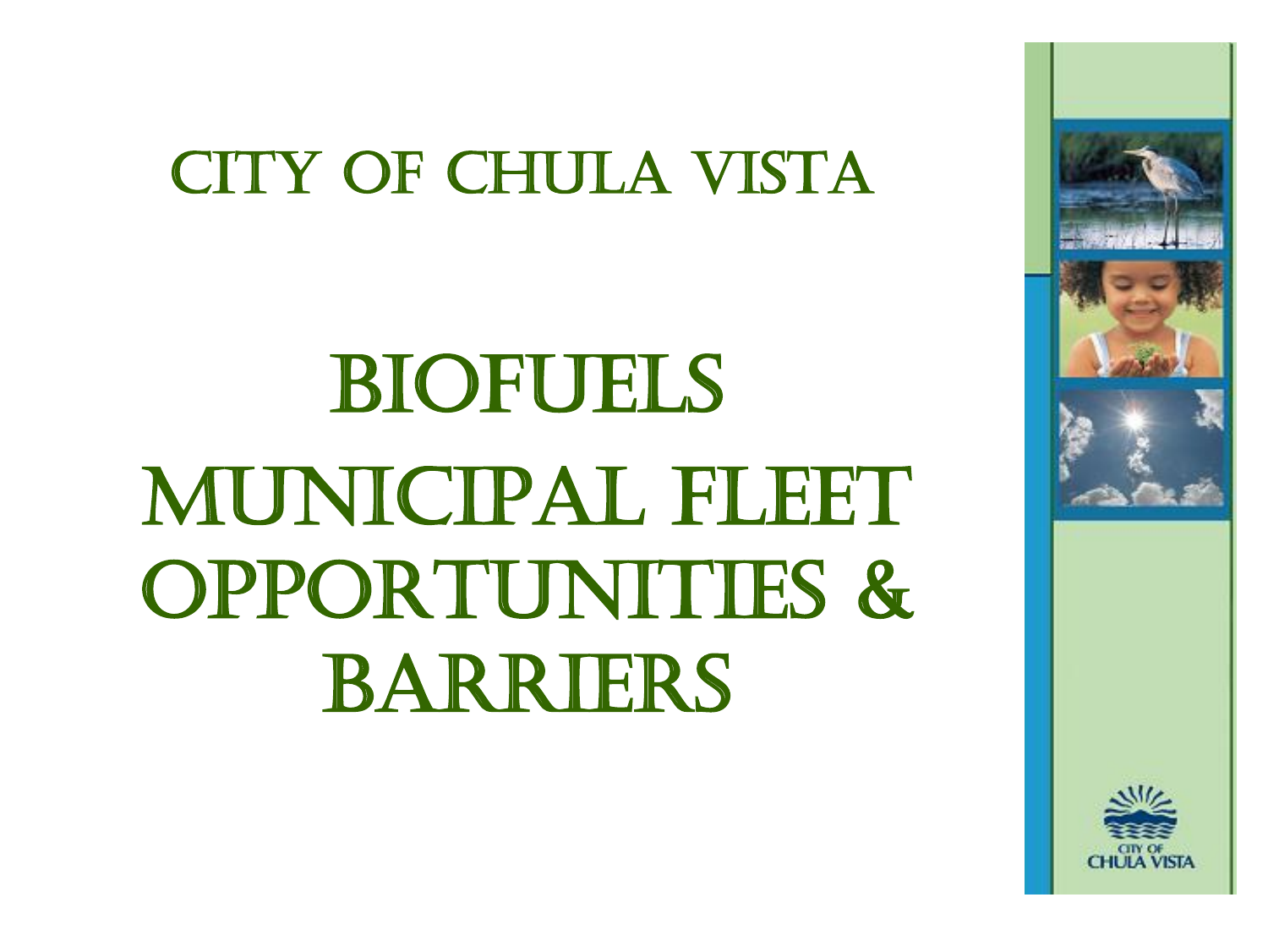### **The City's Fleet**

558 Total Vehicles Biodiesel = 146 vehicles CNG = 12 vehicles Propane = 2 vehicles





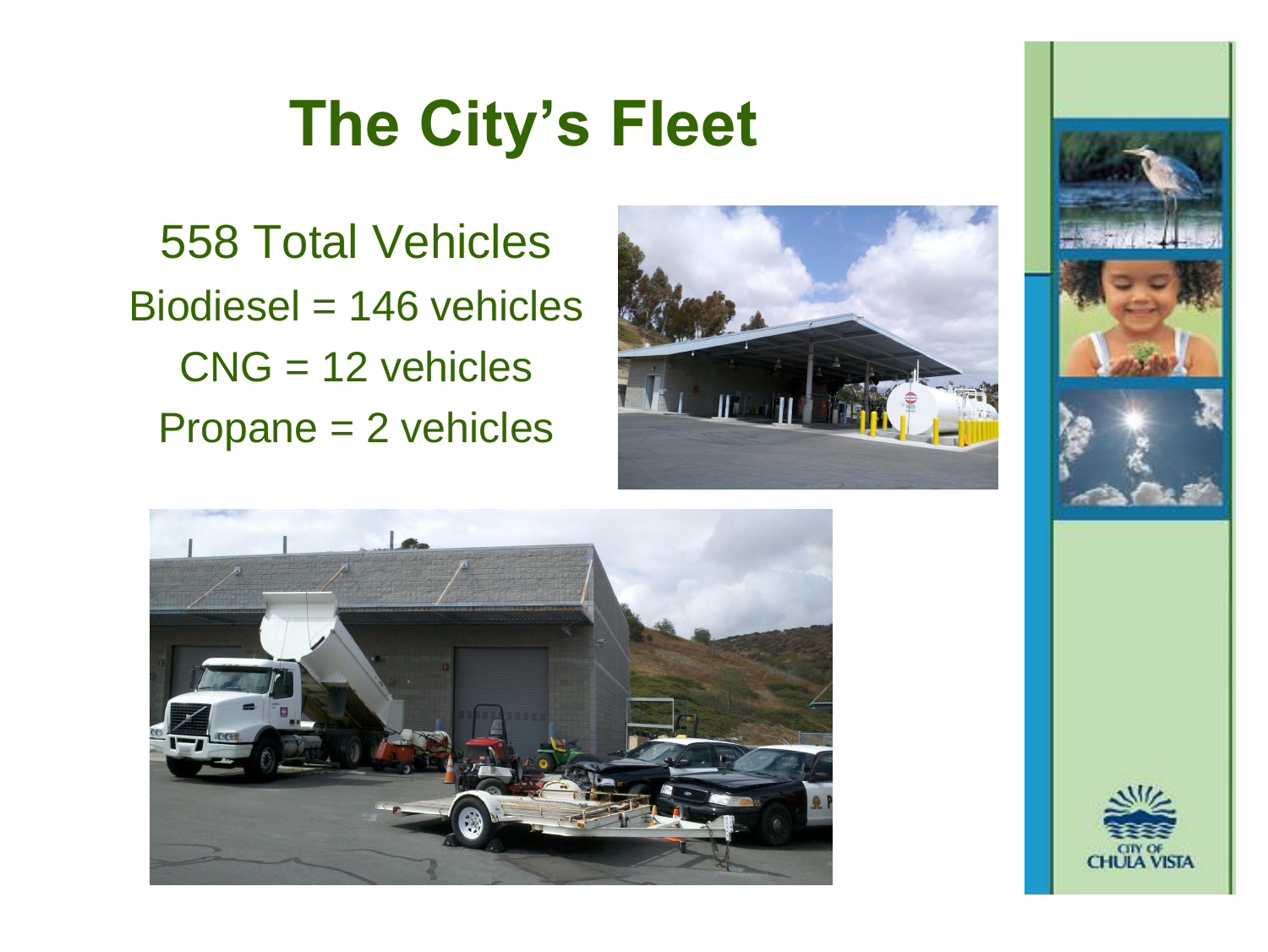### **The City's Infrastructure - Biodiesel**

| <b>Facility</b>       | <b>Infrastructure</b>           |
|-----------------------|---------------------------------|
| <b>Corporate Yard</b> | 12,000 gallon above ground tank |
| <b>Fire Station 2</b> | 1,000 gallon underground tank   |
| <b>Fire Station 4</b> | 1,000 gallon above ground tank  |
| <b>Fire Station 7</b> | 1,000 gallon above ground tank  |



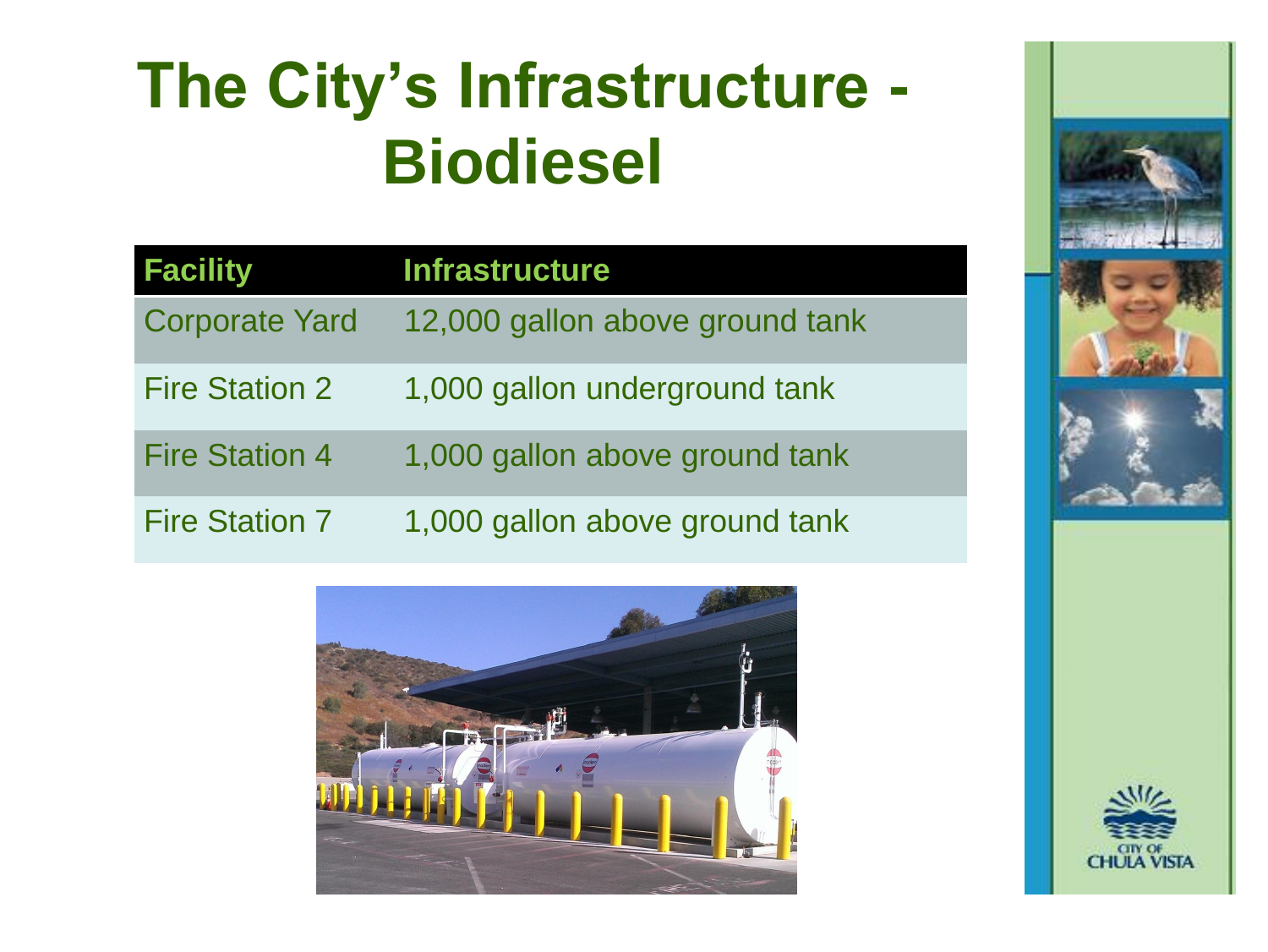### **The City's Biodiesel Fuel**

- Biodiesel Sourced from New Leaf Biofuel and distributed by the Soco Group
- Biodiesel splash blended in the delivery truck for B20



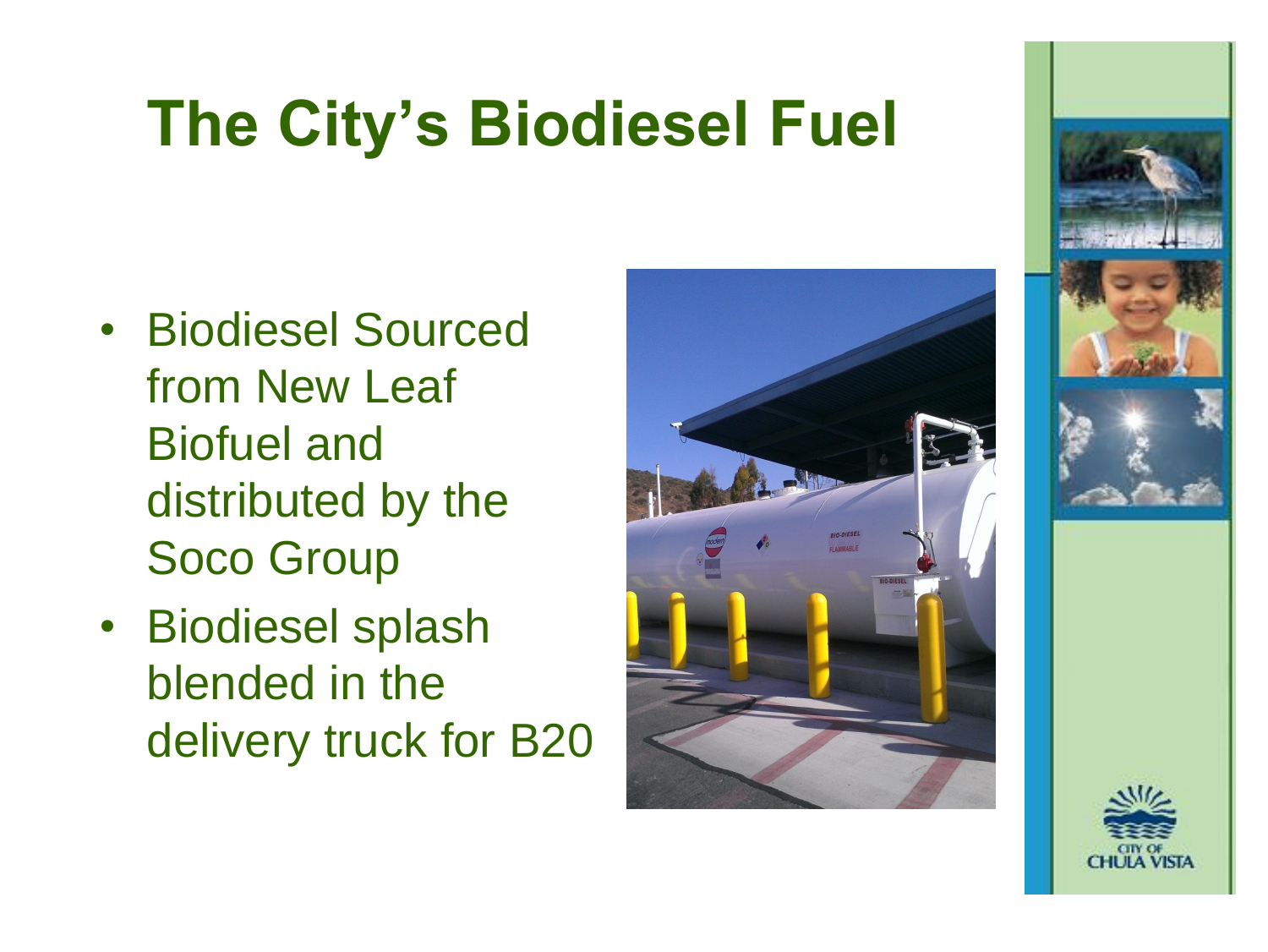### **Biodiesel Pros and Cons**

#### • Pros

- Easy conversion from conventional fuel
- Possibly no infrastructure cost
- Immediate 20% displacement of fossil fuel usage (B20)
- Most vehicle warranties now cover B20
- Cons
	- Higher fuel cost
	- May not be readily assessable
	- Some possible regulatory hurdles
	- Filters may clog in idle equipment like generators

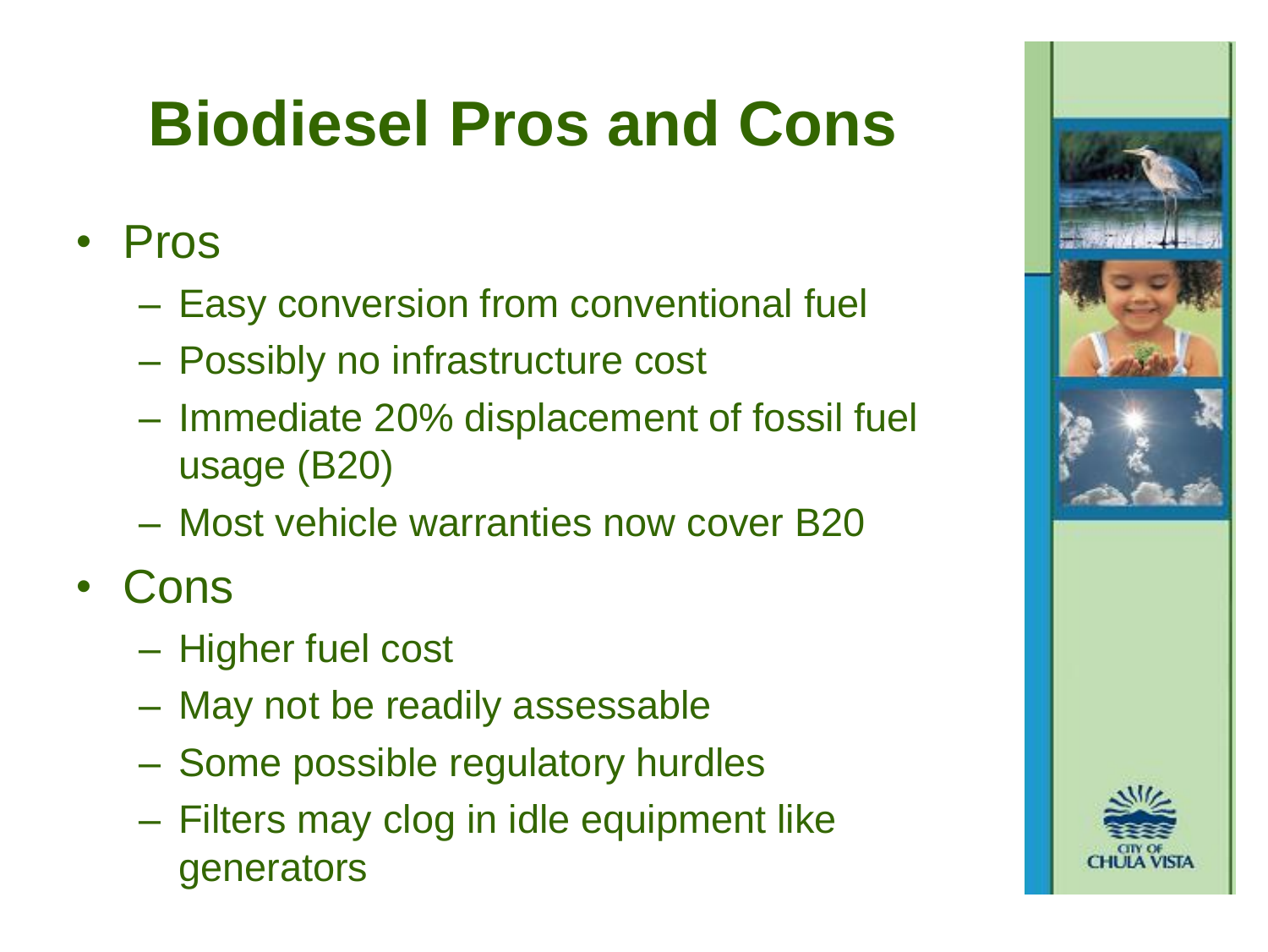### **The City's Infrastructure – Propane Tank**

• On loan from propane provider on condition we purchase all of our propane from them



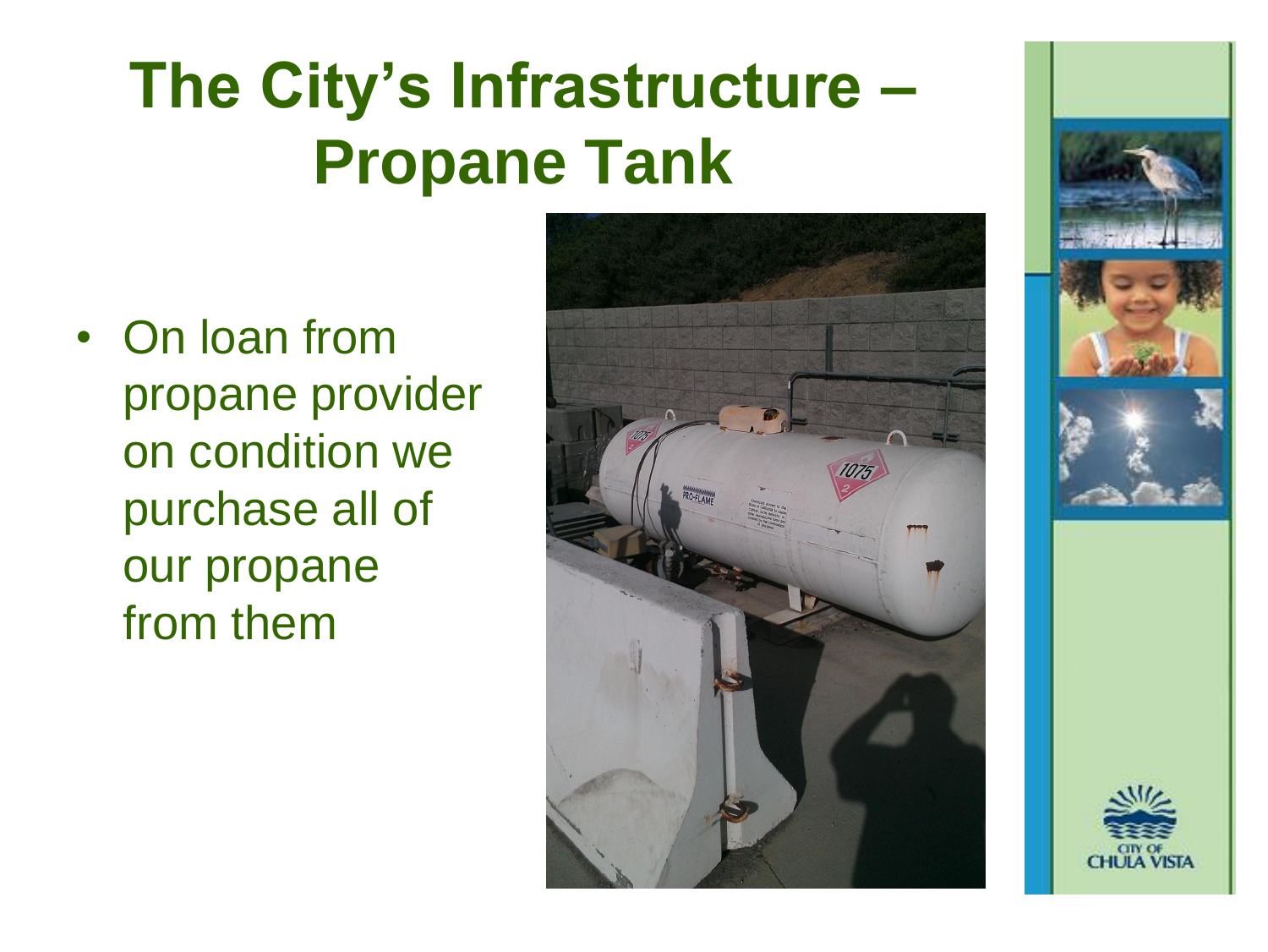### **Propane Pros and Cons**

#### • Pros

- Low fuel cost
- Cleaner burning
- Cons
	- Very limited vehicle availability
	- May not be readily assessable
	- Small fuel tanks (limited range)

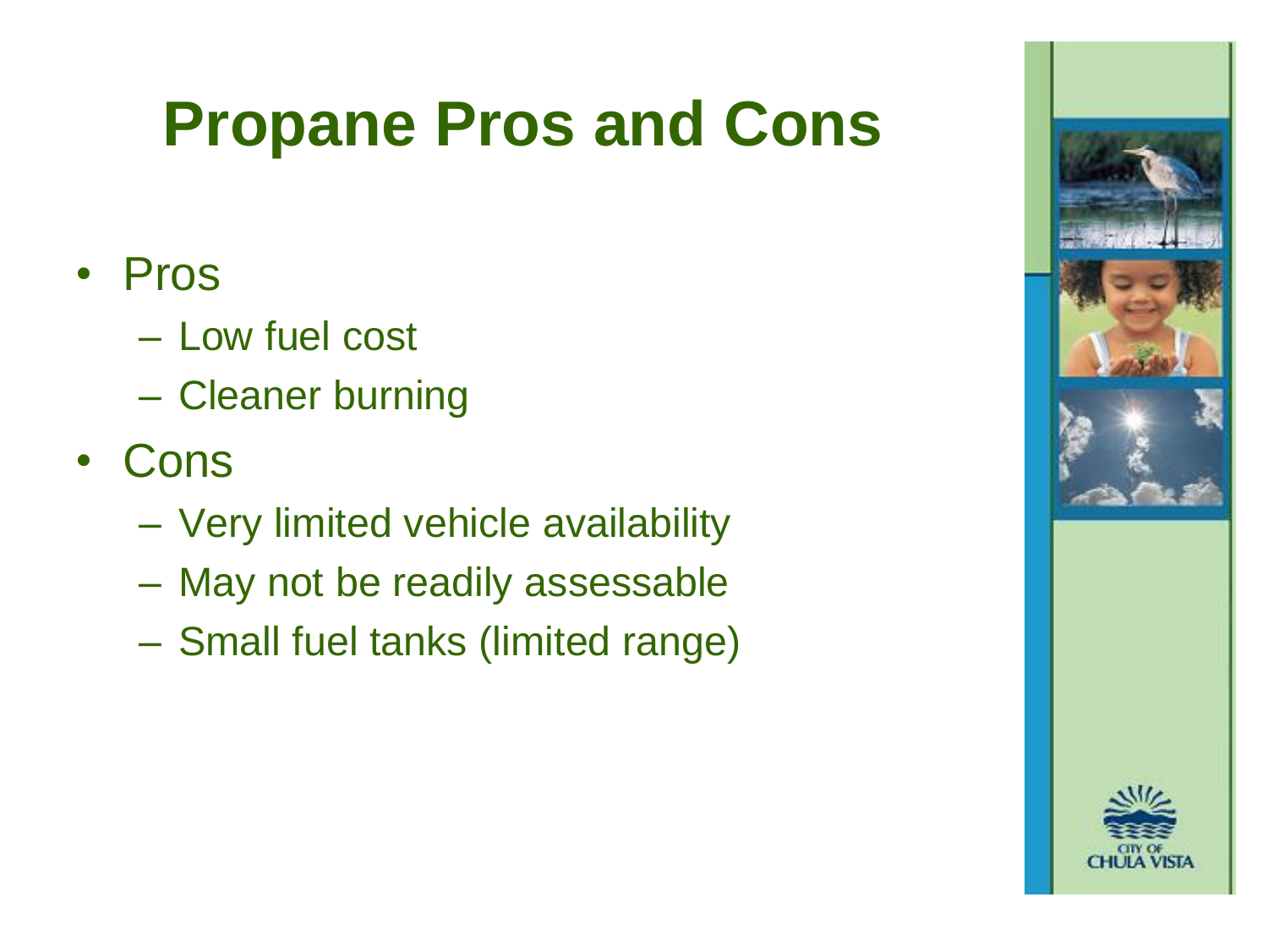### **Biofuels Municipal Fleet – Recommendations**

- Look for a Partner
	- Local transit or water/wastewater agencies may help pay for your infrastructure or purchase your fuel
	- Vendors may fund infrastructure in exchange for fuel surcharge or sole source
- Structure Vehicle Purchase or Investments to Capture Credits/Rebates
	- Government doesn't pay taxes
- Look at Contracting Opportunities
	- Consider biofuel requirements when requesting bids for services (i.e. street sweeping)